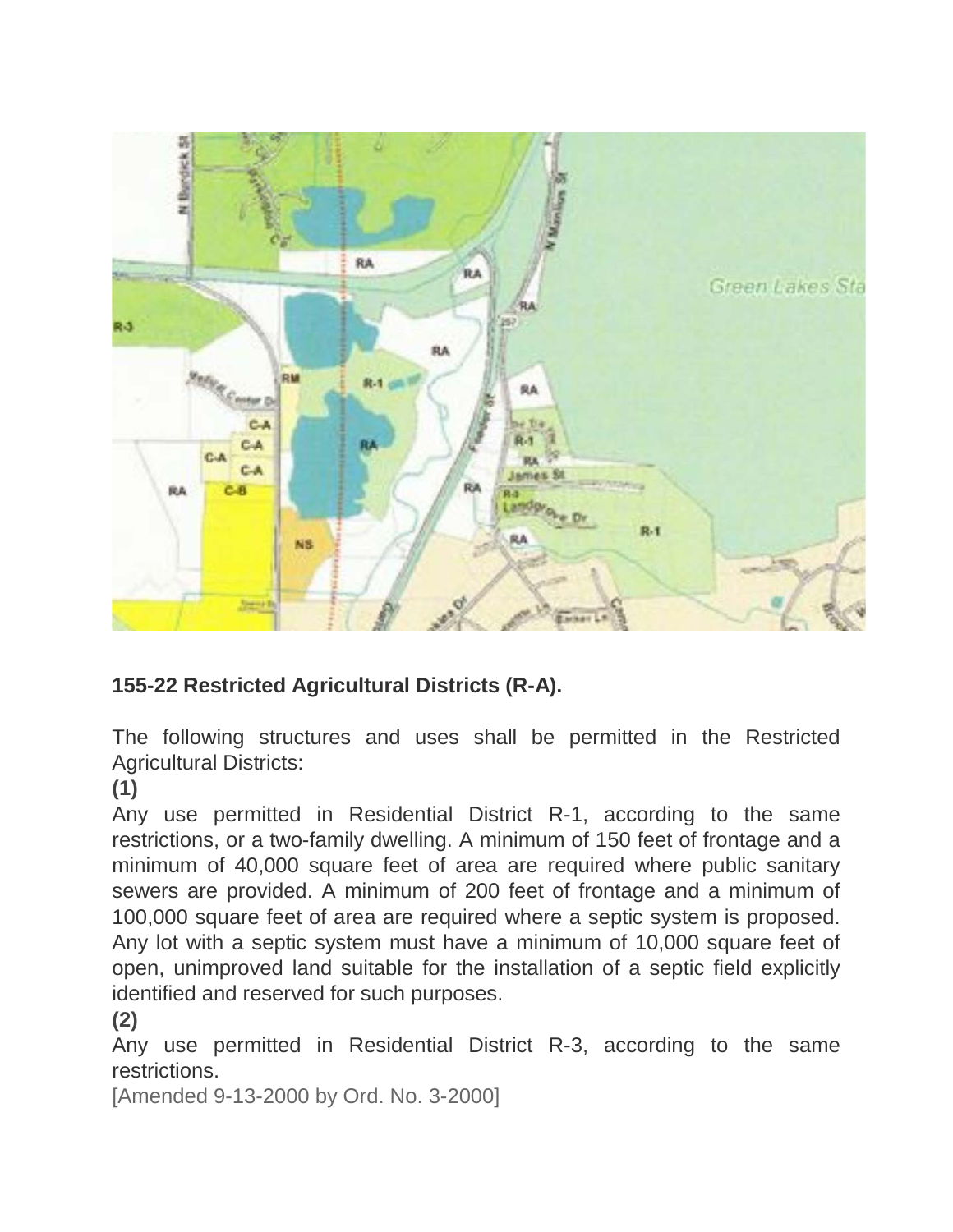**[\(3\)](https://ecode360.com/11049269#11049269)**

Farms, farm structures and farming.

**[\(4\)](https://ecode360.com/11049270#11049270)**

Sale of products raised or produced only on the farm itself.

**[\(5\)](https://ecode360.com/11049271#11049271)**

**[\[1\]](https://ecode360.com/11049265#ft11049271-1)**Public utility structures necessary for servicing of the area or for general Town use, but excluding radio, microwave, television or other similar forms of energy transmission towers or facilities which shall be permitted only after the issuance of a special permit pursuant to Article **[IV](https://ecode360.com/11049398#11049398)**, § **[155-27](https://ecode360.com/11049525#11049525)**, of this chapter. [\[1\]](https://ecode360.com/11049265#ref11049271-1)

*Editor's Note: Former Subsection A(5) through (10) was repealed 9-13-2000 by Ord. No. 3-2000. This ordinance also renumbered Subsection A(11) through (16) as A(5) through (10), respectively.*

**[\(6\)](https://ecode360.com/11049272#11049272)**

The use of lands for one or more public or private golf courses, with or without a golf club house, and other activities customarily related to and enjoyed in connection with a golf club as tennis, swimming and similar activities; subject, however, to the receipt of a special permit pursuant to Article **[IV](https://ecode360.com/11049398#11049398)**, § **[155-27](https://ecode360.com/11049525#11049525)**, of this chapter.

**[\(7\)](https://ecode360.com/11049273#11049273)**

Mobile home sites pursuant to the requirements of Article **[IV](https://ecode360.com/11049398#11049398)**, § **[155-21](https://ecode360.com/11049399#11049399)**, of this chapter.

**[\(8\)](https://ecode360.com/11049274#11049274)**

Dog Kennels, only after the issuance of a special permit pursuant to Article **[IV](https://ecode360.com/11049398#11049398)**, § **[155-27](https://ecode360.com/11049525#11049525)**, of this chapter.

**[\(9\)](https://ecode360.com/11049275#11049275)**

A bed-and-breakfast establishment to be permitted only upon the receipt of an accessory use permit pursuant to Article **[IV](https://ecode360.com/11049398#11049398)**, § **[155-29](https://ecode360.com/11049579#11049579)**. However, a bed-andbreakfast shall not be permitted on property contained within the bounds of any subdivision plat filed with the Onondaga County Clerk.

[Added 3-30-1993 by Ord. No. 1-1993]

## **[\(10\)](https://ecode360.com/11049276#11049276)**

Rural occupations, only after the issuance of a special permit pursuant to Article **[IV](https://ecode360.com/11049398#11049398)**, § **[155-27](https://ecode360.com/11049525#11049525)**, of this chapter. The purpose of this subsection is to allow a certain class of occupations which do not fit within this chapter's definition of home occupations, which definition has traditionally included primarily professional and teaching uses. This subsection is intended to permit and regulate small, low-intensity business occupations, that blend naturally with the rural setting as determined by the Town Board during the special permit